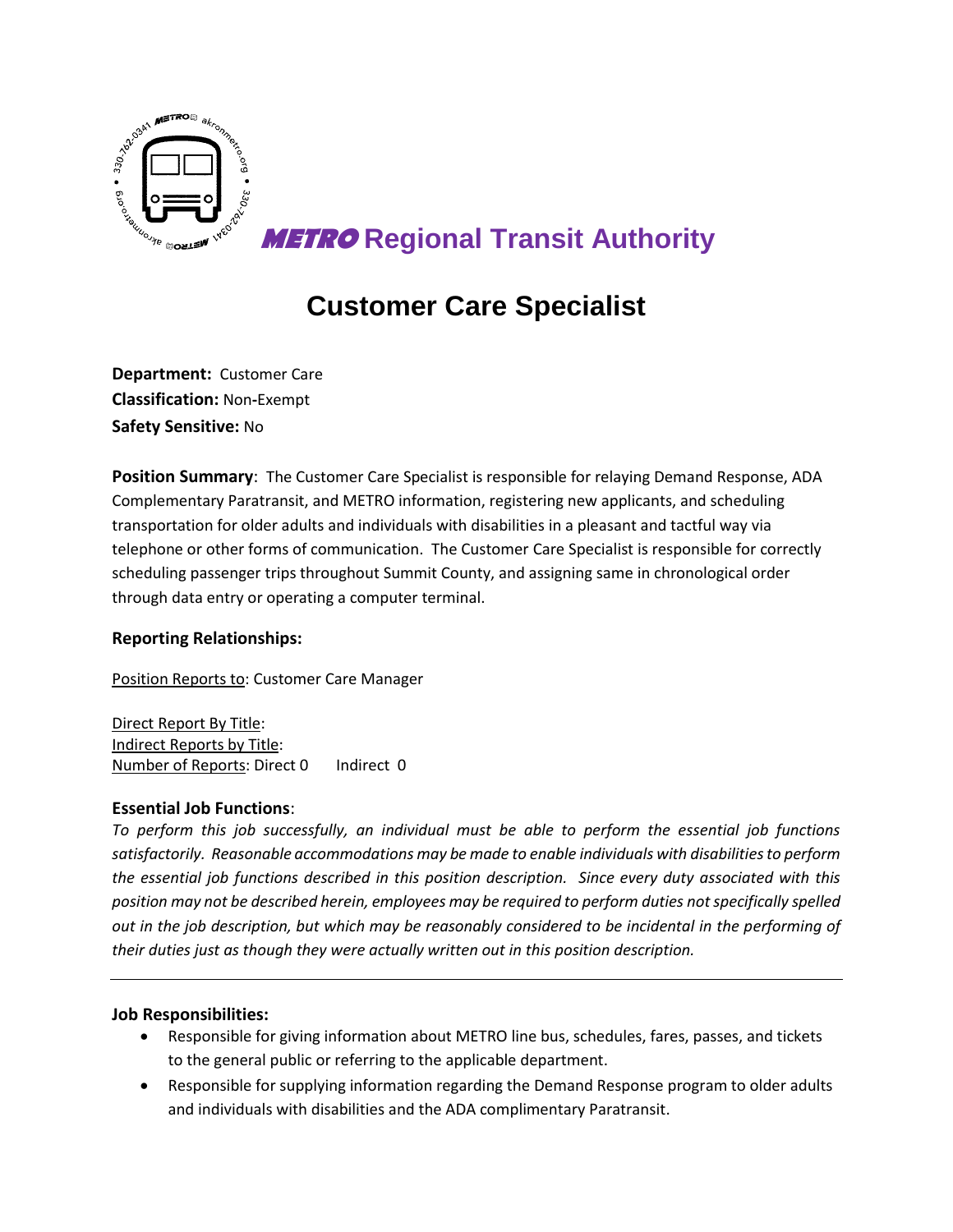- Knowledgeable of other local agencies and organizations for referrals.
- Work with customers to resolve problems.
- Screen new applicants for Demand Response Programs by explaining the Demand Response Services and qualifications.
- Responsible for correctly and accurately entering information into the computer system. Must report any error messages that may occur from time to time.
- Responsible for stuffing envelopes, coding surveys, reviewing registration files for corrections, assisting the general public who come into the Authority for information, or bringing in applications, assisting with training of entry level clerks.
- Assists passengers and purchased transportation companies with information on their Demand Response, ADA or contracted service trips.
- Make ticket and pass consignments for cash box.
- Ability to deal courteously and diplomatically with the general public.
- Perform other duties as assigned.
- Regular attendance is an essential function of this job.

**Physical Requirements & Working Conditions:** Job requires incumbent to sit, stand, walk or listen, reach with hands and arms, view things at 10 inches or less (fine detail work) over 2/3 of the time. Must be able to occasionally (0 to 1/3 of working time) lift up to 40 pounds. Work is typically performed indoors in an office environment, constant contact with the general public and is subject to pressure from deadlines.

## **Required Skill Sets:**

## **Technical Skills & Occupational Skills:**

- Knowledge of METRO RTA's customer service area is preferred but not required.
- Ability to communicate clearly and effectively, both orally and in writing.
- Basic computer understanding along with data entry experience.
- Ability to speak effectively with individuals and small groups, and to respond to questions.

## **Administrative & Communications Skills:**

- Ability to routine handle multiple priorities and projects as directed.
- Ability to follow established procedures to resolve problems.
- Ability to communicate clearly and effectively, both orally and in writing.

## **Cognitive Skills:**

- Ability to perform basic arithmetic functions.
- Ability to read and interpret documents such as safety rules, operations and maintenance instructions, and procedure manuals.
- Ability to apply logical thinking to solve practical problems.